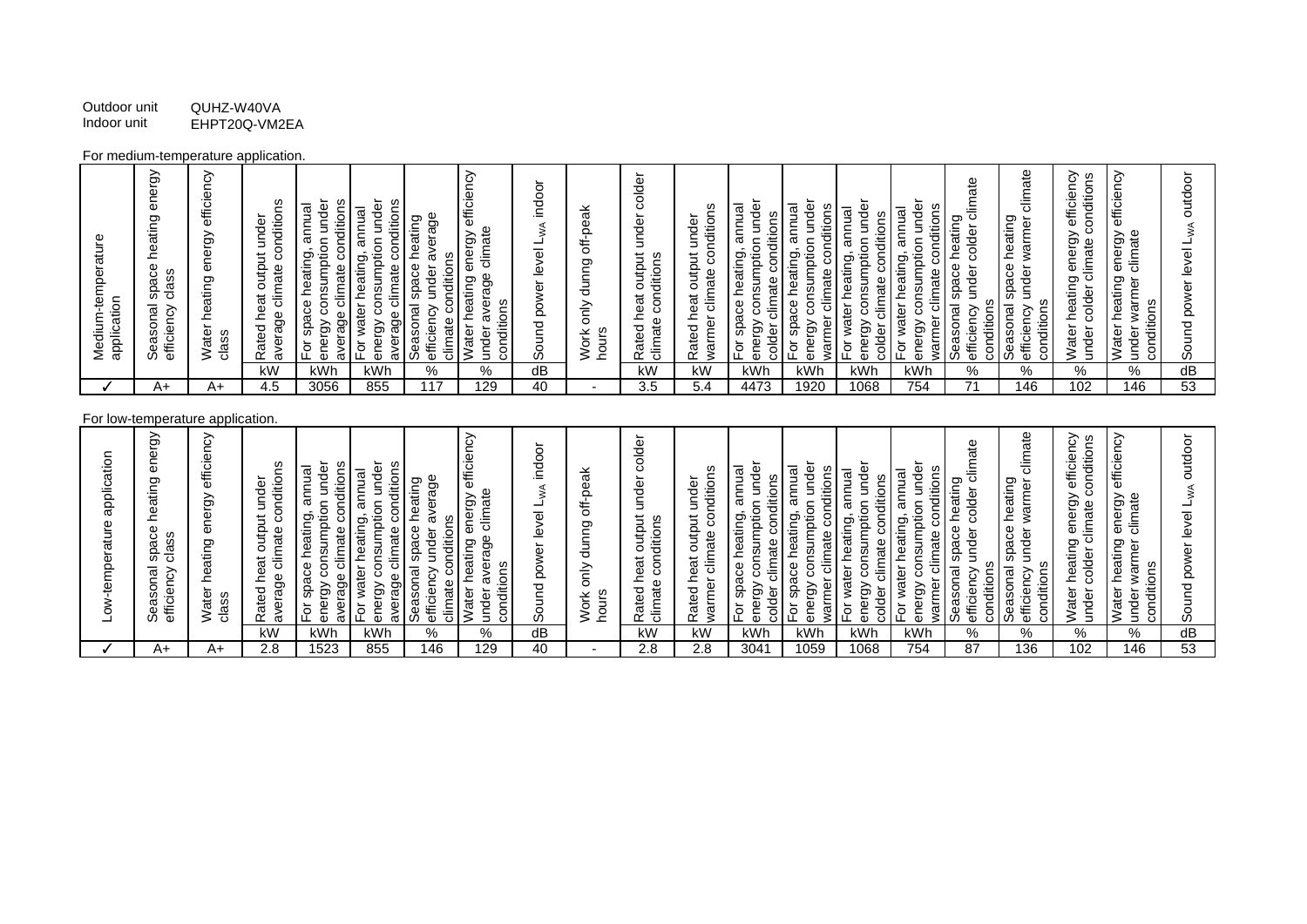| Model(s):                                             |            | Outdoor unit:            |                          | QUHZ-W40VA                                                                           |             |                          |         |  |  |
|-------------------------------------------------------|------------|--------------------------|--------------------------|--------------------------------------------------------------------------------------|-------------|--------------------------|---------|--|--|
|                                                       |            | Indoor unit:             |                          | EHPT20Q-VM2EA                                                                        |             |                          |         |  |  |
| Air-to-water heat pump:                               |            |                          |                          | yes                                                                                  |             |                          |         |  |  |
| Water-to-water heat pump:                             |            |                          |                          | no                                                                                   |             |                          |         |  |  |
| Brine-to-water heat pump:                             |            |                          |                          | no                                                                                   |             |                          |         |  |  |
| Low-temperature heat pump:                            |            |                          |                          | no                                                                                   |             |                          |         |  |  |
| Equipped with a supplementary heater:                 |            |                          |                          | yes                                                                                  |             |                          |         |  |  |
| Heat pump combination heater:                         |            |                          |                          | yes                                                                                  |             |                          |         |  |  |
| Parameters for                                        |            |                          |                          | medium-temperature application.                                                      |             |                          |         |  |  |
| Parameters for                                        |            |                          |                          | average climate conditions.                                                          |             |                          |         |  |  |
| Item                                                  | Symbol     | Value                    | Unit                     | Item                                                                                 | Symbol      | Value                    | Unit    |  |  |
| Rated heat output (*)                                 | Prated     | 4.5                      | kW                       | Seasonal space heating                                                               | ηs          | 117                      | %       |  |  |
| Declared capacity for heating for part load at indoor |            |                          |                          | energy efficiency<br>Declared coefficient of performance or primary energy ratio for |             |                          |         |  |  |
| temperature 20 °C and outdoor temperature T j         |            |                          |                          | part load at indoor temperature 20 °C and outdoor temperature Tj                     |             |                          |         |  |  |
| Tj= - $7^{\circ}$ C                                   | Pdh        | 4.2                      | kW                       | Tj= - $7^{\circ}$ C                                                                  | COPd        | 1.67                     |         |  |  |
| Degradation co-efficient (**)                         | Cdh        | 0.90                     |                          |                                                                                      |             |                          |         |  |  |
| Ti= $+ 2 °C$                                          | Pdh        | 2.5                      | kW                       | Ti= $+ 2 °C$                                                                         | COPd        | 3.01                     |         |  |  |
| Degradation co-efficient (**)                         | Cdh        | 0.90                     |                          |                                                                                      |             |                          |         |  |  |
| Tj= + 7 $^{\circ}$ C                                  | Pdh        | 2.8                      | kW                       | Tj= + 7 $^{\circ}$ C                                                                 | COPd        | 4.53                     |         |  |  |
| Degradation co-efficient (**)                         | Cdh        | 0.90                     |                          |                                                                                      |             |                          |         |  |  |
| Ti= $+12$ °C                                          | Pdh        | 3.4                      | kW                       | Tj= $+12$ °C                                                                         | COPd        | 7.01                     |         |  |  |
|                                                       |            |                          |                          |                                                                                      |             |                          |         |  |  |
| Degradation co-efficient (**)                         | Cdh        | 0.90                     | $\overline{\phantom{a}}$ |                                                                                      |             |                          |         |  |  |
| Tj= bivalent temperature                              | Pdh        | 4.2                      | kW                       | Tj= bivalent temperature                                                             | COPd        | 1.67                     |         |  |  |
| Tj= operation limit temperature                       | Pdh        | 3.1                      | kW                       | Tj= operation limit temperature                                                      | COPd        | 1.00                     |         |  |  |
| Tj = $-15$ °C (if TOL < $-20$ °C)                     | Pdh        | $\overline{\phantom{a}}$ | kW                       | Tj = $-15$ °C (if TOL < $-20$ °C)                                                    | COPd        | $\overline{\phantom{a}}$ |         |  |  |
| <b>Bivalent temperature</b>                           | Tbiv       | -7                       | °C                       | Operation limit temperature                                                          | <b>TOL</b>  | $-15$                    | °C      |  |  |
|                                                       |            |                          |                          | Heating water operating limit<br>temperature                                         | <b>WTOL</b> | 60                       | °C      |  |  |
| Power consumption in modes other than active mode     |            |                          |                          | Supplementary heater                                                                 |             |                          |         |  |  |
| Off mode                                              | $P_{OFF}$  | 0.005                    | kW                       | Rated heat output (*)                                                                | Psup        | 0.7                      | kW      |  |  |
| Thermostat-off mode                                   | $P_{TO}$   | 0.005                    | kW                       |                                                                                      |             |                          |         |  |  |
| Stanby mode                                           | $P_{SB}$   | 0.005                    | kW                       | Type of energy input                                                                 |             |                          |         |  |  |
| Crankcase heater mode                                 | $P_{CK}$   | 0.000                    | kW                       |                                                                                      |             |                          |         |  |  |
| Other items                                           |            |                          |                          |                                                                                      |             |                          |         |  |  |
| Capacity control                                      |            | variable                 |                          | Rated air flow rate, outdoors                                                        |             | 1746                     | $m^3/h$ |  |  |
| Sound power level, indoors/outdoors                   | $L_{WA}$   | 40/53                    | dBA                      |                                                                                      |             |                          |         |  |  |
| Annual energy consumption                             | $Q_{HE}$   | 3056                     | kWh                      |                                                                                      |             |                          |         |  |  |
| For heat pump combination heater:                     |            |                          |                          |                                                                                      |             |                          |         |  |  |
| Declared load profile                                 |            | L                        |                          | Water heating energy efficiency                                                      | nwh         | 129                      | $\%$    |  |  |
| Daily electricity consumption                         | Qelec      | 3.885                    | kW/h                     |                                                                                      |             |                          |         |  |  |
| Annual electricity consumption                        | <b>AEC</b> | 855                      | kW/h                     |                                                                                      |             |                          |         |  |  |
| Contact details                                       |            |                          |                          |                                                                                      |             |                          |         |  |  |
| MITSUBISHI ELECTRIC CORPORATION GUNMA WORKS           |            |                          |                          | 800, Iwamatsu-cho, Ota-City, Gunma 370-0492,                                         |             | Japan                    |         |  |  |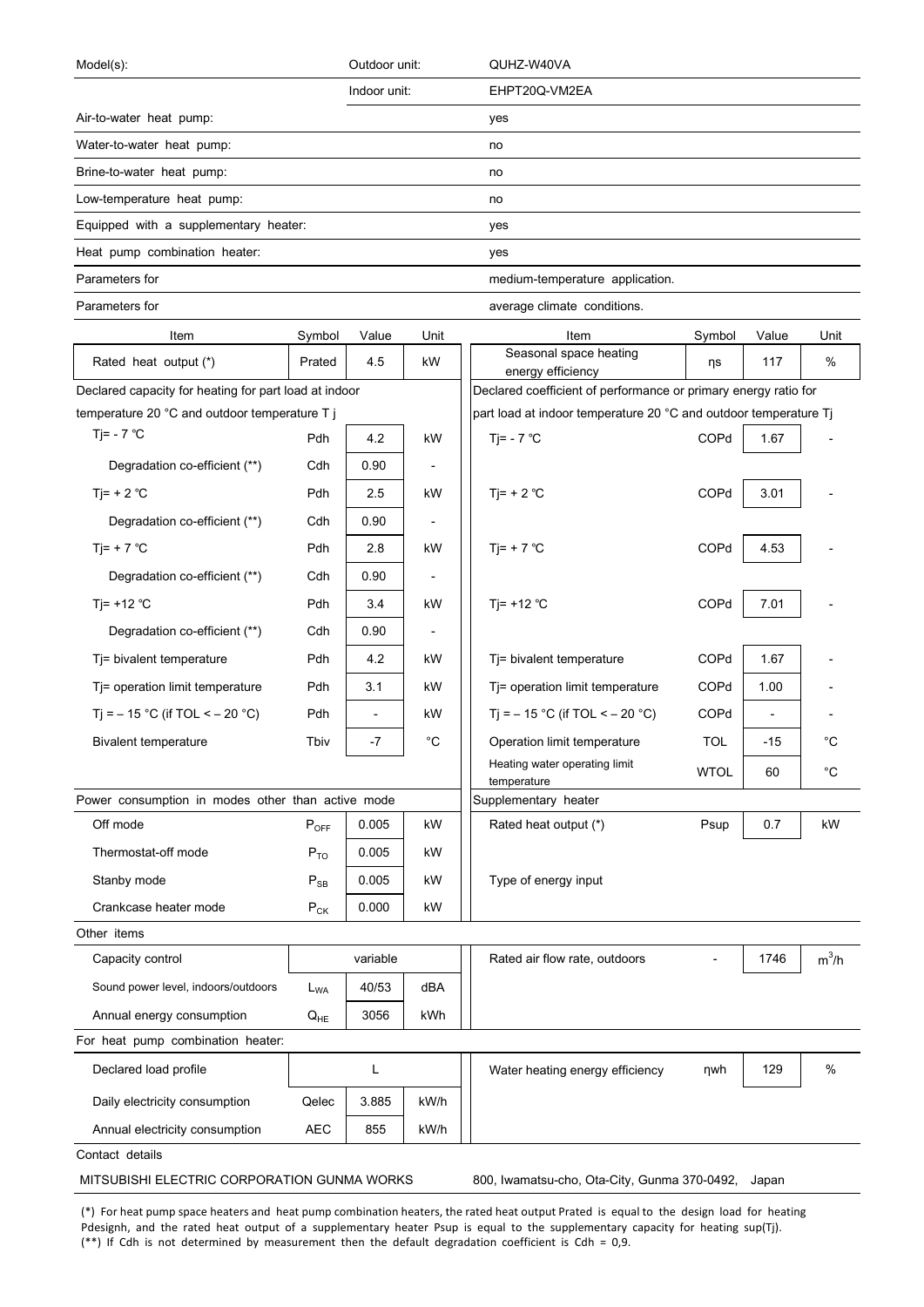| Model(s):                                             |            | Outdoor unit:            |                          | QUHZ-W40VA                                                                           |             |                          |         |
|-------------------------------------------------------|------------|--------------------------|--------------------------|--------------------------------------------------------------------------------------|-------------|--------------------------|---------|
|                                                       |            | Indoor unit:             |                          | EHPT20Q-VM2EA                                                                        |             |                          |         |
| Air-to-water heat pump:                               |            |                          |                          | yes                                                                                  |             |                          |         |
| Water-to-water heat pump:                             |            |                          |                          | no                                                                                   |             |                          |         |
| Brine-to-water heat pump:                             |            |                          |                          | no                                                                                   |             |                          |         |
| Low-temperature heat pump:                            |            |                          |                          | no                                                                                   |             |                          |         |
| Equipped with a supplementary heater:                 |            |                          |                          | yes                                                                                  |             |                          |         |
| Heat pump combination heater:                         |            |                          |                          | yes                                                                                  |             |                          |         |
| Parameters for                                        |            |                          |                          | low-temperature application.                                                         |             |                          |         |
| Parameters for                                        |            |                          |                          | average climate conditions.                                                          |             |                          |         |
| Item                                                  | Symbol     | Value                    | Unit                     | Item                                                                                 | Symbol      | Value                    | Unit    |
| Rated heat output (*)                                 | Prated     | 2.8                      | kW                       | Seasonal space heating                                                               | ηs          | 146                      | %       |
| Declared capacity for heating for part load at indoor |            |                          |                          | energy efficiency<br>Declared coefficient of performance or primary energy ratio for |             |                          |         |
| temperature 20 °C and outdoor temperature T j         |            |                          |                          | part load at indoor temperature 20 °C and outdoor temperature Tj                     |             |                          |         |
| Tj= - $7^{\circ}$ C                                   | Pdh        | 2.9                      | kW                       | Tj= - $7^{\circ}$ C                                                                  | COPd        | 2.16                     |         |
| Degradation co-efficient (**)                         | Cdh        | 0.90                     |                          |                                                                                      |             |                          |         |
| Ti= $+ 2 °C$                                          | Pdh        | 2.5                      | kW                       | Ti= $+ 2 °C$                                                                         | COPd        | 4.23                     |         |
| Degradation co-efficient (**)                         | Cdh        | 0.90                     |                          |                                                                                      |             |                          |         |
| Tj= + 7 $^{\circ}$ C                                  | Pdh        | 2.9                      | kW                       | Tj= + 7 $^{\circ}$ C                                                                 | COPd        | 5.91                     |         |
| Degradation co-efficient (**)                         | Cdh        | 0.90                     |                          |                                                                                      |             |                          |         |
| Ti= $+12$ °C                                          | Pdh        | 2.9                      | kW                       | Tj= $+12$ °C                                                                         | COPd        | 7.89                     |         |
| Degradation co-efficient (**)                         | Cdh        | 0.90                     | $\overline{\phantom{a}}$ |                                                                                      |             |                          |         |
| Tj= bivalent temperature                              | Pdh        | 2.9                      | kW                       | Tj= bivalent temperature                                                             | COPd        | 2.16                     |         |
|                                                       | Pdh        | 2.0                      | kW                       |                                                                                      | COPd        | 1.00                     |         |
| Tj= operation limit temperature                       |            |                          |                          | Tj= operation limit temperature                                                      |             |                          |         |
| Tj = $-15$ °C (if TOL < $-20$ °C)                     | Pdh        | $\overline{\phantom{a}}$ | kW                       | T <sub>i</sub> = $-15$ °C (if TOL < $-20$ °C)                                        | COPd        | $\overline{\phantom{a}}$ |         |
| <b>Bivalent temperature</b>                           | Tbiv       | -7                       | °C                       | Operation limit temperature<br>Heating water operating limit                         | <b>TOL</b>  | $-15$                    | °C      |
|                                                       |            |                          |                          | temperature                                                                          | <b>WTOL</b> | 60                       | °C      |
| Power consumption in modes other than active mode     |            |                          |                          | Supplementary heater                                                                 |             |                          |         |
| Off mode                                              | $P_{OFF}$  | 0.005                    | kW                       | Rated heat output (*)                                                                | Psup        | 0.2                      | kW      |
| Thermostat-off mode                                   | $P_{TO}$   | 0.005                    | kW                       |                                                                                      |             |                          |         |
| Stanby mode                                           | $P_{SB}$   | 0.005                    | kW                       | Type of energy input                                                                 |             |                          |         |
| Crankcase heater mode                                 | $P_{CK}$   | 0.000                    | kW                       |                                                                                      |             |                          |         |
| Other items                                           |            |                          |                          |                                                                                      |             |                          |         |
| Capacity control                                      |            | variable                 |                          | Rated air flow rate, outdoors                                                        |             | 1746                     | $m^3/h$ |
| Sound power level, indoors/outdoors                   | $L_{WA}$   | 40/53                    | dBA                      |                                                                                      |             |                          |         |
| Annual energy consumption                             | $Q_{HE}$   | 1523                     | kWh                      |                                                                                      |             |                          |         |
| For heat pump combination heater:                     |            |                          |                          |                                                                                      |             |                          |         |
| Declared load profile                                 |            | L                        |                          | Water heating energy efficiency                                                      | nwh         | 129                      | $\%$    |
| Daily electricity consumption                         | Qelec      | 3.885                    | kW/h                     |                                                                                      |             |                          |         |
| Annual electricity consumption                        | <b>AEC</b> | 855                      | kW/h                     |                                                                                      |             |                          |         |
| Contact details                                       |            |                          |                          |                                                                                      |             |                          |         |
| MITSUBISHI ELECTRIC CORPORATION GUNMA WORKS           |            |                          |                          | 800, Iwamatsu-cho, Ota-City, Gunma 370-0492,                                         |             | Japan                    |         |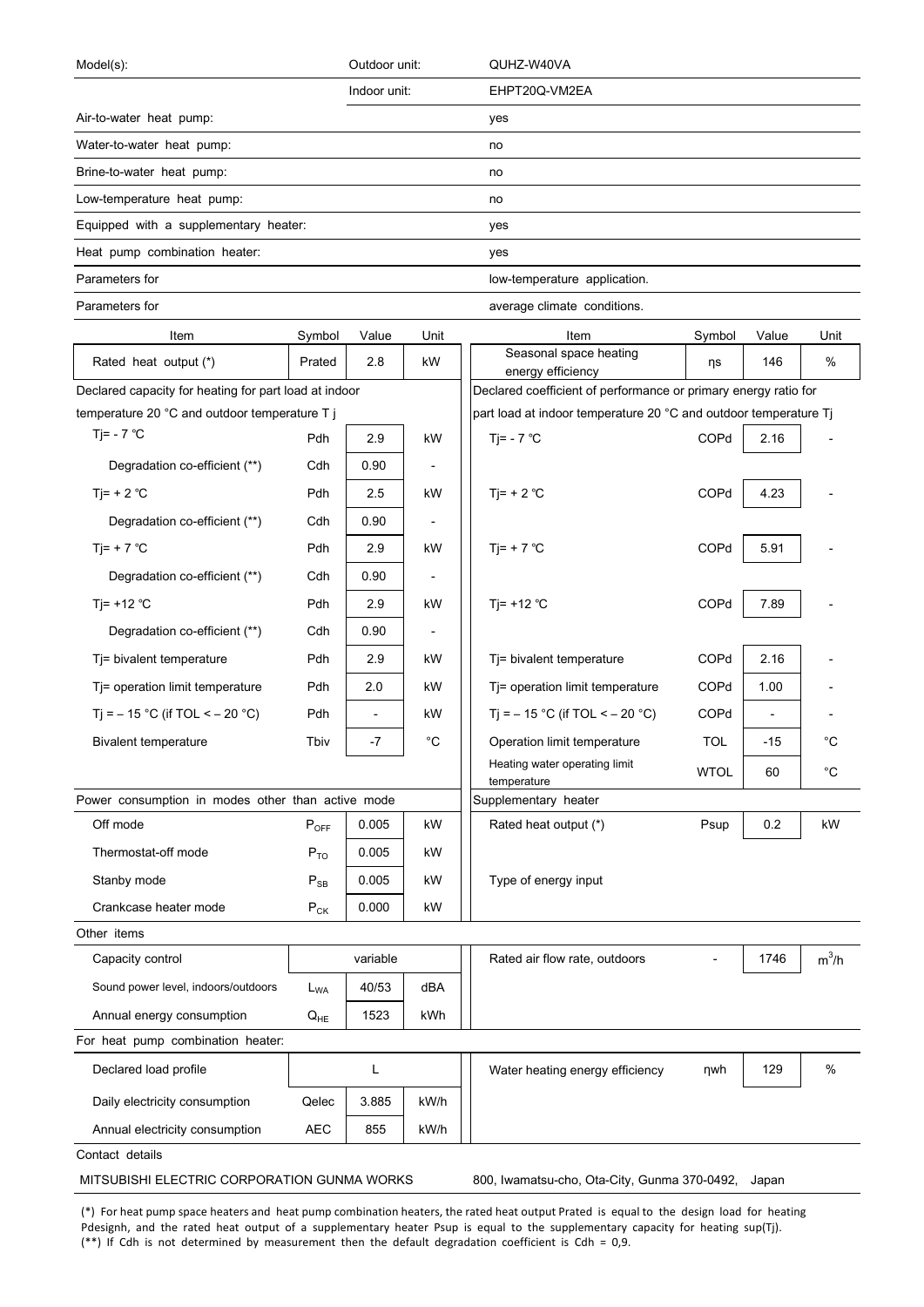| Indoor unit:<br>EHPT20Q-VM2EA<br>yes<br>no<br>no<br>no<br>Equipped with a supplementary heater:<br>yes<br>yes<br>medium-temperature application.<br>colder climate conditions.<br>Item<br>Symbol<br>Value<br>Unit<br>Item<br>Symbol<br>Value<br>Unit<br>Seasonal space heating<br>3.5<br>%<br>Rated heat output (*)<br>kW<br>71<br>Prated<br>ηs<br>energy efficiency<br>Declared coefficient of performance or primary energy ratio for<br>Declared capacity for heating for part load at indoor<br>temperature 20 °C and outdoor temperature T j<br>part load at indoor temperature 20 °C and outdoor temperature Tj<br>Tj= - $7^{\circ}$ C<br>Pdh<br>2.2<br>Tj= - $7^{\circ}$ C<br>COPd<br>kW<br>1.76<br>Degradation co-efficient (**)<br>Cdh<br>0.90<br>$\overline{\phantom{0}}$<br>Tj= + 2 $^{\circ}$ C<br>COPd<br>Ti= $+ 2 °C$<br>Pdh<br>2.00<br>1.7<br>kW<br>Degradation co-efficient (**)<br>0.90<br>Cdh<br>$Tj= + 7 °C$<br>COPd<br>Ti= + 7 $^{\circ}$ C<br>Pdh<br>2.2<br>3.10<br>kW<br>Degradation co-efficient (**)<br>0.90<br>Cdh<br>$\overline{\phantom{a}}$<br>Tj= +12 $°C$<br>COPd<br>Ti= $+12$ °C<br>Pdh<br>2.2<br>4.15<br>kW<br>Degradation co-efficient (**)<br>0.90<br>Cdh<br>$\overline{\phantom{a}}$<br>COPd<br>Tj= bivalent temperature<br>Pdh<br>2.2<br>Tj= bivalent temperature<br>1.76<br>kW<br>Tj= operation limit temperature<br>Pdh<br>2.4<br>Tj= operation limit temperature<br><b>COPd</b><br>1.40<br>kW<br>Ti = $-15$ °C (if TOL < $-20$ °C)<br>Pdh<br>Ti = $-15$ °C (if TOL < $-20$ °C)<br>COPd<br>kW<br>$\overline{\phantom{a}}$<br>$\overline{\phantom{a}}$<br>$^{\circ}C$<br><b>TOL</b><br>$^{\circ}C$<br><b>Bivalent temperature</b><br>-7<br>Operation limit temperature<br>$-15$<br>Tbiv<br>Heating water operating limit<br>$^{\circ}C$<br><b>WTOL</b><br>60<br>temperature<br>Power consumption in modes other than active mode<br>Supplementary heater<br>Off mode<br>0.005<br>kW<br>Rated heat output (*)<br>0.9<br>kW<br>$P_{OFF}$<br>Psup<br>0.005<br>Thermostat-off mode<br>$P_{TO}$<br>kW<br>0.005<br>Type of energy input<br>Stanby mode<br>kW<br>$P_{SB}$<br>Crankcase heater mode<br>0.000<br>$P_{CK}$<br>kW<br>Other items<br>$m^3/h$<br>variable<br>Capacity control<br>Rated air flow rate, outdoors<br>1746<br>dBA<br>Sound power level, indoors/outdoors<br>40/53<br>$L_{WA}$ | Model(s):                         |  | Outdoor unit: | QUHZ-W40VA |  |  |
|-----------------------------------------------------------------------------------------------------------------------------------------------------------------------------------------------------------------------------------------------------------------------------------------------------------------------------------------------------------------------------------------------------------------------------------------------------------------------------------------------------------------------------------------------------------------------------------------------------------------------------------------------------------------------------------------------------------------------------------------------------------------------------------------------------------------------------------------------------------------------------------------------------------------------------------------------------------------------------------------------------------------------------------------------------------------------------------------------------------------------------------------------------------------------------------------------------------------------------------------------------------------------------------------------------------------------------------------------------------------------------------------------------------------------------------------------------------------------------------------------------------------------------------------------------------------------------------------------------------------------------------------------------------------------------------------------------------------------------------------------------------------------------------------------------------------------------------------------------------------------------------------------------------------------------------------------------------------------------------------------------------------------------------------------------------------------------------------------------------------------------------------------------------------------------------------------------------------------------------------------------------------------------------------------------------------------------------|-----------------------------------|--|---------------|------------|--|--|
|                                                                                                                                                                                                                                                                                                                                                                                                                                                                                                                                                                                                                                                                                                                                                                                                                                                                                                                                                                                                                                                                                                                                                                                                                                                                                                                                                                                                                                                                                                                                                                                                                                                                                                                                                                                                                                                                                                                                                                                                                                                                                                                                                                                                                                                                                                                                   |                                   |  |               |            |  |  |
|                                                                                                                                                                                                                                                                                                                                                                                                                                                                                                                                                                                                                                                                                                                                                                                                                                                                                                                                                                                                                                                                                                                                                                                                                                                                                                                                                                                                                                                                                                                                                                                                                                                                                                                                                                                                                                                                                                                                                                                                                                                                                                                                                                                                                                                                                                                                   | Air-to-water heat pump:           |  |               |            |  |  |
|                                                                                                                                                                                                                                                                                                                                                                                                                                                                                                                                                                                                                                                                                                                                                                                                                                                                                                                                                                                                                                                                                                                                                                                                                                                                                                                                                                                                                                                                                                                                                                                                                                                                                                                                                                                                                                                                                                                                                                                                                                                                                                                                                                                                                                                                                                                                   | Water-to-water heat pump:         |  |               |            |  |  |
|                                                                                                                                                                                                                                                                                                                                                                                                                                                                                                                                                                                                                                                                                                                                                                                                                                                                                                                                                                                                                                                                                                                                                                                                                                                                                                                                                                                                                                                                                                                                                                                                                                                                                                                                                                                                                                                                                                                                                                                                                                                                                                                                                                                                                                                                                                                                   | Brine-to-water heat pump:         |  |               |            |  |  |
|                                                                                                                                                                                                                                                                                                                                                                                                                                                                                                                                                                                                                                                                                                                                                                                                                                                                                                                                                                                                                                                                                                                                                                                                                                                                                                                                                                                                                                                                                                                                                                                                                                                                                                                                                                                                                                                                                                                                                                                                                                                                                                                                                                                                                                                                                                                                   | Low-temperature heat pump:        |  |               |            |  |  |
|                                                                                                                                                                                                                                                                                                                                                                                                                                                                                                                                                                                                                                                                                                                                                                                                                                                                                                                                                                                                                                                                                                                                                                                                                                                                                                                                                                                                                                                                                                                                                                                                                                                                                                                                                                                                                                                                                                                                                                                                                                                                                                                                                                                                                                                                                                                                   |                                   |  |               |            |  |  |
|                                                                                                                                                                                                                                                                                                                                                                                                                                                                                                                                                                                                                                                                                                                                                                                                                                                                                                                                                                                                                                                                                                                                                                                                                                                                                                                                                                                                                                                                                                                                                                                                                                                                                                                                                                                                                                                                                                                                                                                                                                                                                                                                                                                                                                                                                                                                   | Heat pump combination heater:     |  |               |            |  |  |
|                                                                                                                                                                                                                                                                                                                                                                                                                                                                                                                                                                                                                                                                                                                                                                                                                                                                                                                                                                                                                                                                                                                                                                                                                                                                                                                                                                                                                                                                                                                                                                                                                                                                                                                                                                                                                                                                                                                                                                                                                                                                                                                                                                                                                                                                                                                                   | Parameters for                    |  |               |            |  |  |
|                                                                                                                                                                                                                                                                                                                                                                                                                                                                                                                                                                                                                                                                                                                                                                                                                                                                                                                                                                                                                                                                                                                                                                                                                                                                                                                                                                                                                                                                                                                                                                                                                                                                                                                                                                                                                                                                                                                                                                                                                                                                                                                                                                                                                                                                                                                                   | Parameters for                    |  |               |            |  |  |
|                                                                                                                                                                                                                                                                                                                                                                                                                                                                                                                                                                                                                                                                                                                                                                                                                                                                                                                                                                                                                                                                                                                                                                                                                                                                                                                                                                                                                                                                                                                                                                                                                                                                                                                                                                                                                                                                                                                                                                                                                                                                                                                                                                                                                                                                                                                                   |                                   |  |               |            |  |  |
|                                                                                                                                                                                                                                                                                                                                                                                                                                                                                                                                                                                                                                                                                                                                                                                                                                                                                                                                                                                                                                                                                                                                                                                                                                                                                                                                                                                                                                                                                                                                                                                                                                                                                                                                                                                                                                                                                                                                                                                                                                                                                                                                                                                                                                                                                                                                   |                                   |  |               |            |  |  |
|                                                                                                                                                                                                                                                                                                                                                                                                                                                                                                                                                                                                                                                                                                                                                                                                                                                                                                                                                                                                                                                                                                                                                                                                                                                                                                                                                                                                                                                                                                                                                                                                                                                                                                                                                                                                                                                                                                                                                                                                                                                                                                                                                                                                                                                                                                                                   |                                   |  |               |            |  |  |
|                                                                                                                                                                                                                                                                                                                                                                                                                                                                                                                                                                                                                                                                                                                                                                                                                                                                                                                                                                                                                                                                                                                                                                                                                                                                                                                                                                                                                                                                                                                                                                                                                                                                                                                                                                                                                                                                                                                                                                                                                                                                                                                                                                                                                                                                                                                                   |                                   |  |               |            |  |  |
|                                                                                                                                                                                                                                                                                                                                                                                                                                                                                                                                                                                                                                                                                                                                                                                                                                                                                                                                                                                                                                                                                                                                                                                                                                                                                                                                                                                                                                                                                                                                                                                                                                                                                                                                                                                                                                                                                                                                                                                                                                                                                                                                                                                                                                                                                                                                   |                                   |  |               |            |  |  |
|                                                                                                                                                                                                                                                                                                                                                                                                                                                                                                                                                                                                                                                                                                                                                                                                                                                                                                                                                                                                                                                                                                                                                                                                                                                                                                                                                                                                                                                                                                                                                                                                                                                                                                                                                                                                                                                                                                                                                                                                                                                                                                                                                                                                                                                                                                                                   |                                   |  |               |            |  |  |
|                                                                                                                                                                                                                                                                                                                                                                                                                                                                                                                                                                                                                                                                                                                                                                                                                                                                                                                                                                                                                                                                                                                                                                                                                                                                                                                                                                                                                                                                                                                                                                                                                                                                                                                                                                                                                                                                                                                                                                                                                                                                                                                                                                                                                                                                                                                                   |                                   |  |               |            |  |  |
|                                                                                                                                                                                                                                                                                                                                                                                                                                                                                                                                                                                                                                                                                                                                                                                                                                                                                                                                                                                                                                                                                                                                                                                                                                                                                                                                                                                                                                                                                                                                                                                                                                                                                                                                                                                                                                                                                                                                                                                                                                                                                                                                                                                                                                                                                                                                   |                                   |  |               |            |  |  |
|                                                                                                                                                                                                                                                                                                                                                                                                                                                                                                                                                                                                                                                                                                                                                                                                                                                                                                                                                                                                                                                                                                                                                                                                                                                                                                                                                                                                                                                                                                                                                                                                                                                                                                                                                                                                                                                                                                                                                                                                                                                                                                                                                                                                                                                                                                                                   |                                   |  |               |            |  |  |
|                                                                                                                                                                                                                                                                                                                                                                                                                                                                                                                                                                                                                                                                                                                                                                                                                                                                                                                                                                                                                                                                                                                                                                                                                                                                                                                                                                                                                                                                                                                                                                                                                                                                                                                                                                                                                                                                                                                                                                                                                                                                                                                                                                                                                                                                                                                                   |                                   |  |               |            |  |  |
|                                                                                                                                                                                                                                                                                                                                                                                                                                                                                                                                                                                                                                                                                                                                                                                                                                                                                                                                                                                                                                                                                                                                                                                                                                                                                                                                                                                                                                                                                                                                                                                                                                                                                                                                                                                                                                                                                                                                                                                                                                                                                                                                                                                                                                                                                                                                   |                                   |  |               |            |  |  |
|                                                                                                                                                                                                                                                                                                                                                                                                                                                                                                                                                                                                                                                                                                                                                                                                                                                                                                                                                                                                                                                                                                                                                                                                                                                                                                                                                                                                                                                                                                                                                                                                                                                                                                                                                                                                                                                                                                                                                                                                                                                                                                                                                                                                                                                                                                                                   |                                   |  |               |            |  |  |
|                                                                                                                                                                                                                                                                                                                                                                                                                                                                                                                                                                                                                                                                                                                                                                                                                                                                                                                                                                                                                                                                                                                                                                                                                                                                                                                                                                                                                                                                                                                                                                                                                                                                                                                                                                                                                                                                                                                                                                                                                                                                                                                                                                                                                                                                                                                                   |                                   |  |               |            |  |  |
|                                                                                                                                                                                                                                                                                                                                                                                                                                                                                                                                                                                                                                                                                                                                                                                                                                                                                                                                                                                                                                                                                                                                                                                                                                                                                                                                                                                                                                                                                                                                                                                                                                                                                                                                                                                                                                                                                                                                                                                                                                                                                                                                                                                                                                                                                                                                   |                                   |  |               |            |  |  |
|                                                                                                                                                                                                                                                                                                                                                                                                                                                                                                                                                                                                                                                                                                                                                                                                                                                                                                                                                                                                                                                                                                                                                                                                                                                                                                                                                                                                                                                                                                                                                                                                                                                                                                                                                                                                                                                                                                                                                                                                                                                                                                                                                                                                                                                                                                                                   |                                   |  |               |            |  |  |
|                                                                                                                                                                                                                                                                                                                                                                                                                                                                                                                                                                                                                                                                                                                                                                                                                                                                                                                                                                                                                                                                                                                                                                                                                                                                                                                                                                                                                                                                                                                                                                                                                                                                                                                                                                                                                                                                                                                                                                                                                                                                                                                                                                                                                                                                                                                                   |                                   |  |               |            |  |  |
|                                                                                                                                                                                                                                                                                                                                                                                                                                                                                                                                                                                                                                                                                                                                                                                                                                                                                                                                                                                                                                                                                                                                                                                                                                                                                                                                                                                                                                                                                                                                                                                                                                                                                                                                                                                                                                                                                                                                                                                                                                                                                                                                                                                                                                                                                                                                   |                                   |  |               |            |  |  |
|                                                                                                                                                                                                                                                                                                                                                                                                                                                                                                                                                                                                                                                                                                                                                                                                                                                                                                                                                                                                                                                                                                                                                                                                                                                                                                                                                                                                                                                                                                                                                                                                                                                                                                                                                                                                                                                                                                                                                                                                                                                                                                                                                                                                                                                                                                                                   |                                   |  |               |            |  |  |
|                                                                                                                                                                                                                                                                                                                                                                                                                                                                                                                                                                                                                                                                                                                                                                                                                                                                                                                                                                                                                                                                                                                                                                                                                                                                                                                                                                                                                                                                                                                                                                                                                                                                                                                                                                                                                                                                                                                                                                                                                                                                                                                                                                                                                                                                                                                                   |                                   |  |               |            |  |  |
|                                                                                                                                                                                                                                                                                                                                                                                                                                                                                                                                                                                                                                                                                                                                                                                                                                                                                                                                                                                                                                                                                                                                                                                                                                                                                                                                                                                                                                                                                                                                                                                                                                                                                                                                                                                                                                                                                                                                                                                                                                                                                                                                                                                                                                                                                                                                   |                                   |  |               |            |  |  |
|                                                                                                                                                                                                                                                                                                                                                                                                                                                                                                                                                                                                                                                                                                                                                                                                                                                                                                                                                                                                                                                                                                                                                                                                                                                                                                                                                                                                                                                                                                                                                                                                                                                                                                                                                                                                                                                                                                                                                                                                                                                                                                                                                                                                                                                                                                                                   |                                   |  |               |            |  |  |
|                                                                                                                                                                                                                                                                                                                                                                                                                                                                                                                                                                                                                                                                                                                                                                                                                                                                                                                                                                                                                                                                                                                                                                                                                                                                                                                                                                                                                                                                                                                                                                                                                                                                                                                                                                                                                                                                                                                                                                                                                                                                                                                                                                                                                                                                                                                                   |                                   |  |               |            |  |  |
|                                                                                                                                                                                                                                                                                                                                                                                                                                                                                                                                                                                                                                                                                                                                                                                                                                                                                                                                                                                                                                                                                                                                                                                                                                                                                                                                                                                                                                                                                                                                                                                                                                                                                                                                                                                                                                                                                                                                                                                                                                                                                                                                                                                                                                                                                                                                   |                                   |  |               |            |  |  |
|                                                                                                                                                                                                                                                                                                                                                                                                                                                                                                                                                                                                                                                                                                                                                                                                                                                                                                                                                                                                                                                                                                                                                                                                                                                                                                                                                                                                                                                                                                                                                                                                                                                                                                                                                                                                                                                                                                                                                                                                                                                                                                                                                                                                                                                                                                                                   |                                   |  |               |            |  |  |
|                                                                                                                                                                                                                                                                                                                                                                                                                                                                                                                                                                                                                                                                                                                                                                                                                                                                                                                                                                                                                                                                                                                                                                                                                                                                                                                                                                                                                                                                                                                                                                                                                                                                                                                                                                                                                                                                                                                                                                                                                                                                                                                                                                                                                                                                                                                                   |                                   |  |               |            |  |  |
| 4473<br>kWh                                                                                                                                                                                                                                                                                                                                                                                                                                                                                                                                                                                                                                                                                                                                                                                                                                                                                                                                                                                                                                                                                                                                                                                                                                                                                                                                                                                                                                                                                                                                                                                                                                                                                                                                                                                                                                                                                                                                                                                                                                                                                                                                                                                                                                                                                                                       |                                   |  |               |            |  |  |
| Annual energy consumption<br>$\mathsf{Q}_{\mathsf{HE}}$                                                                                                                                                                                                                                                                                                                                                                                                                                                                                                                                                                                                                                                                                                                                                                                                                                                                                                                                                                                                                                                                                                                                                                                                                                                                                                                                                                                                                                                                                                                                                                                                                                                                                                                                                                                                                                                                                                                                                                                                                                                                                                                                                                                                                                                                           | For heat pump combination heater: |  |               |            |  |  |
|                                                                                                                                                                                                                                                                                                                                                                                                                                                                                                                                                                                                                                                                                                                                                                                                                                                                                                                                                                                                                                                                                                                                                                                                                                                                                                                                                                                                                                                                                                                                                                                                                                                                                                                                                                                                                                                                                                                                                                                                                                                                                                                                                                                                                                                                                                                                   |                                   |  |               |            |  |  |
| %<br>Declared load profile<br>L<br>Water heating energy efficiency<br>ηwh<br>102                                                                                                                                                                                                                                                                                                                                                                                                                                                                                                                                                                                                                                                                                                                                                                                                                                                                                                                                                                                                                                                                                                                                                                                                                                                                                                                                                                                                                                                                                                                                                                                                                                                                                                                                                                                                                                                                                                                                                                                                                                                                                                                                                                                                                                                  |                                   |  |               |            |  |  |
| kW/h<br>Daily electricity consumption<br>Qelec<br>4.856                                                                                                                                                                                                                                                                                                                                                                                                                                                                                                                                                                                                                                                                                                                                                                                                                                                                                                                                                                                                                                                                                                                                                                                                                                                                                                                                                                                                                                                                                                                                                                                                                                                                                                                                                                                                                                                                                                                                                                                                                                                                                                                                                                                                                                                                           |                                   |  |               |            |  |  |
| <b>AEC</b><br>kW/h<br>Annual electricity consumption<br>1068                                                                                                                                                                                                                                                                                                                                                                                                                                                                                                                                                                                                                                                                                                                                                                                                                                                                                                                                                                                                                                                                                                                                                                                                                                                                                                                                                                                                                                                                                                                                                                                                                                                                                                                                                                                                                                                                                                                                                                                                                                                                                                                                                                                                                                                                      | Contact details                   |  |               |            |  |  |

MITSUBISHI ELECTRIC CORPORATION GUNMA WORKS 800, Iwamatsu-cho, Ota-City, Gunma 370-0492, Japan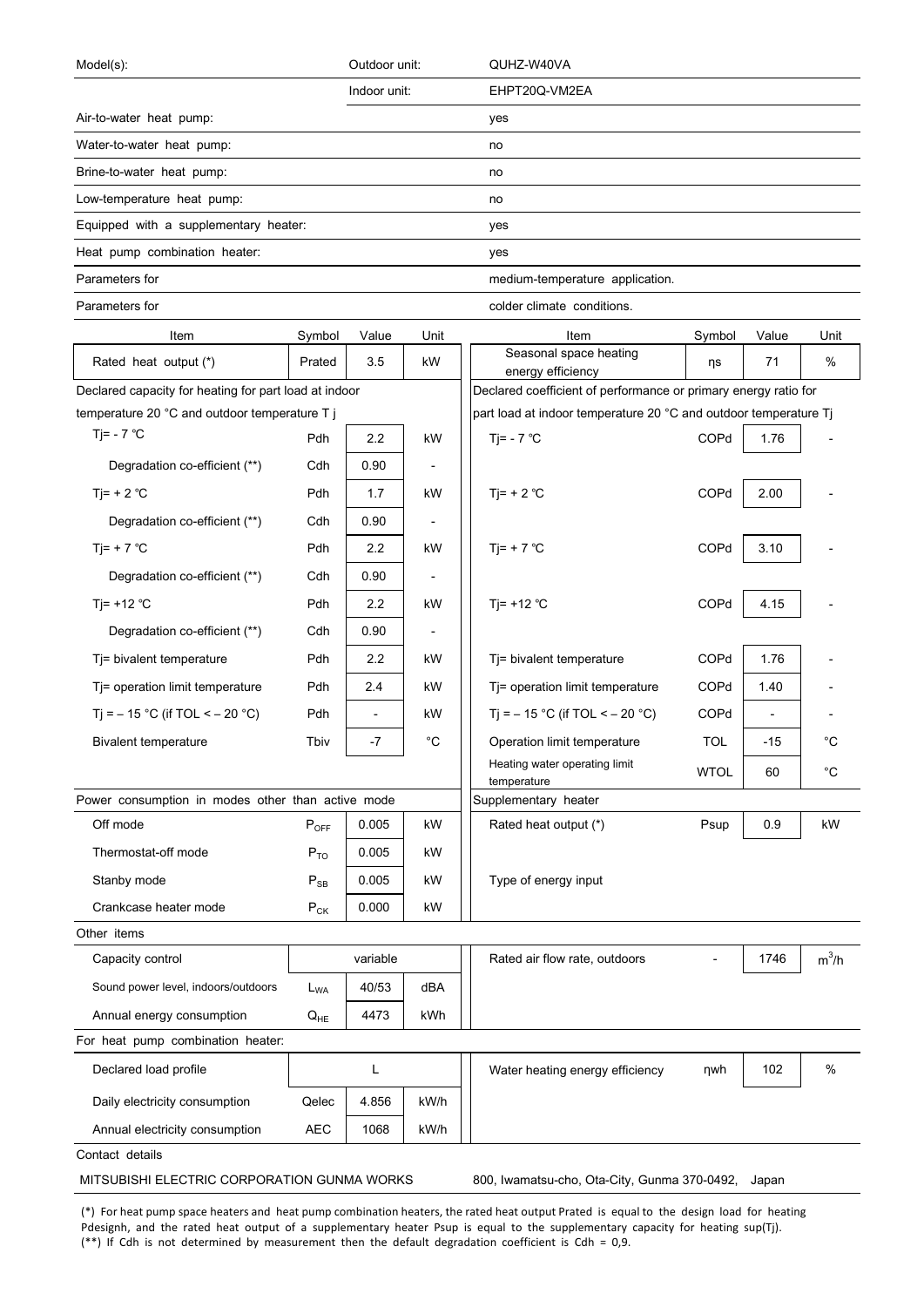| EHPT20Q-VM2EA<br>Indoor unit:<br>yes<br>no<br>no<br>no<br>Equipped with a supplementary heater:<br>yes<br>yes<br>low-temperature application.<br>colder climate conditions.<br>Unit<br>Item<br>Symbol<br>Value<br>Unit<br>Item<br>Symbol<br>Value<br>Seasonal space heating<br>$\%$<br>Rated heat output (*)<br>2.8<br>kW<br>87<br>Prated<br>ηs<br>energy efficiency<br>Declared coefficient of performance or primary energy ratio for<br>Declared capacity for heating for part load at indoor<br>temperature 20 °C and outdoor temperature T j<br>part load at indoor temperature 20 °C and outdoor temperature Tj<br>Tj= - $7^{\circ}$ C<br>Tj= - $7^{\circ}$ C<br>COPd<br>Pdh<br>1.5<br>kW<br>2.31<br>Degradation co-efficient (**)<br>Cdh<br>0.90<br>$\overline{\phantom{a}}$<br>COPd<br>Tj= + 2 $^{\circ}$ C<br>Ti= $+ 2 °C$<br>Pdh<br>1.0<br>2.47<br>kW<br>Degradation co-efficient (**)<br>Cdh<br>0.90<br>Pdh<br>Tj= + 7 $^{\circ}$ C<br>COPd<br>Ti= + 7 $^{\circ}$ C<br>1.1<br>3.52<br>kW<br>Degradation co-efficient (**)<br>Cdh<br>0.90<br>Tj= $+12$ °C<br>COPd<br>Ti= $+12$ °C<br>Pdh<br>1.1<br>4.47<br>kW<br>Degradation co-efficient (**)<br>Cdh<br>0.90<br>COPd<br>2.31<br>Tj= bivalent temperature<br>Pdh<br>1.5<br>Tj= bivalent temperature<br>kW<br>2.5<br>COPd<br>Tj= operation limit temperature<br>Pdh<br>Tj= operation limit temperature<br>1.40<br>kW<br>Tj = $-15$ °C (if TOL < $-20$ °C)<br>Pdh<br>T <sub>i</sub> = $-15$ °C (if TOL < $-20$ °C)<br>COPd<br>kW<br>$\overline{\phantom{a}}$<br>$\overline{\phantom{a}}$<br>$^{\circ}C$<br><b>TOL</b><br>$^{\circ}C$<br>Tbiv<br>-7<br>Operation limit temperature<br>$-15$<br>Bivalent temperature<br>Heating water operating limit<br><b>WTOL</b><br>60<br>$^{\circ}C$<br>temperature<br>Power consumption in modes other than active mode<br>Supplementary heater<br>Off mode<br>0.005<br>Rated heat output (*)<br>0.2<br>kW<br>$P_{OFF}$<br>kW<br>Psup<br>Thermostat-off mode<br>$P_{TO}$<br>0.005<br>kW<br>Stanby mode<br>0.005<br>kW<br>Type of energy input<br>$\mathsf{P}_{\mathsf{SB}}$<br>0.000<br>Crankcase heater mode<br>$P_{CK}$<br>kW<br>Other items<br>$m^3/h$<br>variable<br>Capacity control<br>Rated air flow rate, outdoors<br>1746<br>dBA<br>Sound power level, indoors/outdoors<br>40/53<br>$L_{WA}$<br>Annual energy consumption<br>3041<br>kWh<br>$Q_{HE}$ | Model(s):                         | Outdoor unit: | QUHZ-W40VA |  |  |
|-----------------------------------------------------------------------------------------------------------------------------------------------------------------------------------------------------------------------------------------------------------------------------------------------------------------------------------------------------------------------------------------------------------------------------------------------------------------------------------------------------------------------------------------------------------------------------------------------------------------------------------------------------------------------------------------------------------------------------------------------------------------------------------------------------------------------------------------------------------------------------------------------------------------------------------------------------------------------------------------------------------------------------------------------------------------------------------------------------------------------------------------------------------------------------------------------------------------------------------------------------------------------------------------------------------------------------------------------------------------------------------------------------------------------------------------------------------------------------------------------------------------------------------------------------------------------------------------------------------------------------------------------------------------------------------------------------------------------------------------------------------------------------------------------------------------------------------------------------------------------------------------------------------------------------------------------------------------------------------------------------------------------------------------------------------------------------------------------------------------------------------------------------------------------------------------------------------------------------------------------------------------------------------------------------------------------------------------------------------|-----------------------------------|---------------|------------|--|--|
|                                                                                                                                                                                                                                                                                                                                                                                                                                                                                                                                                                                                                                                                                                                                                                                                                                                                                                                                                                                                                                                                                                                                                                                                                                                                                                                                                                                                                                                                                                                                                                                                                                                                                                                                                                                                                                                                                                                                                                                                                                                                                                                                                                                                                                                                                                                                                           |                                   |               |            |  |  |
|                                                                                                                                                                                                                                                                                                                                                                                                                                                                                                                                                                                                                                                                                                                                                                                                                                                                                                                                                                                                                                                                                                                                                                                                                                                                                                                                                                                                                                                                                                                                                                                                                                                                                                                                                                                                                                                                                                                                                                                                                                                                                                                                                                                                                                                                                                                                                           | Air-to-water heat pump:           |               |            |  |  |
|                                                                                                                                                                                                                                                                                                                                                                                                                                                                                                                                                                                                                                                                                                                                                                                                                                                                                                                                                                                                                                                                                                                                                                                                                                                                                                                                                                                                                                                                                                                                                                                                                                                                                                                                                                                                                                                                                                                                                                                                                                                                                                                                                                                                                                                                                                                                                           | Water-to-water heat pump:         |               |            |  |  |
|                                                                                                                                                                                                                                                                                                                                                                                                                                                                                                                                                                                                                                                                                                                                                                                                                                                                                                                                                                                                                                                                                                                                                                                                                                                                                                                                                                                                                                                                                                                                                                                                                                                                                                                                                                                                                                                                                                                                                                                                                                                                                                                                                                                                                                                                                                                                                           | Brine-to-water heat pump:         |               |            |  |  |
|                                                                                                                                                                                                                                                                                                                                                                                                                                                                                                                                                                                                                                                                                                                                                                                                                                                                                                                                                                                                                                                                                                                                                                                                                                                                                                                                                                                                                                                                                                                                                                                                                                                                                                                                                                                                                                                                                                                                                                                                                                                                                                                                                                                                                                                                                                                                                           | Low-temperature heat pump:        |               |            |  |  |
|                                                                                                                                                                                                                                                                                                                                                                                                                                                                                                                                                                                                                                                                                                                                                                                                                                                                                                                                                                                                                                                                                                                                                                                                                                                                                                                                                                                                                                                                                                                                                                                                                                                                                                                                                                                                                                                                                                                                                                                                                                                                                                                                                                                                                                                                                                                                                           |                                   |               |            |  |  |
|                                                                                                                                                                                                                                                                                                                                                                                                                                                                                                                                                                                                                                                                                                                                                                                                                                                                                                                                                                                                                                                                                                                                                                                                                                                                                                                                                                                                                                                                                                                                                                                                                                                                                                                                                                                                                                                                                                                                                                                                                                                                                                                                                                                                                                                                                                                                                           | Heat pump combination heater:     |               |            |  |  |
|                                                                                                                                                                                                                                                                                                                                                                                                                                                                                                                                                                                                                                                                                                                                                                                                                                                                                                                                                                                                                                                                                                                                                                                                                                                                                                                                                                                                                                                                                                                                                                                                                                                                                                                                                                                                                                                                                                                                                                                                                                                                                                                                                                                                                                                                                                                                                           | Parameters for                    |               |            |  |  |
|                                                                                                                                                                                                                                                                                                                                                                                                                                                                                                                                                                                                                                                                                                                                                                                                                                                                                                                                                                                                                                                                                                                                                                                                                                                                                                                                                                                                                                                                                                                                                                                                                                                                                                                                                                                                                                                                                                                                                                                                                                                                                                                                                                                                                                                                                                                                                           | Parameters for                    |               |            |  |  |
|                                                                                                                                                                                                                                                                                                                                                                                                                                                                                                                                                                                                                                                                                                                                                                                                                                                                                                                                                                                                                                                                                                                                                                                                                                                                                                                                                                                                                                                                                                                                                                                                                                                                                                                                                                                                                                                                                                                                                                                                                                                                                                                                                                                                                                                                                                                                                           |                                   |               |            |  |  |
|                                                                                                                                                                                                                                                                                                                                                                                                                                                                                                                                                                                                                                                                                                                                                                                                                                                                                                                                                                                                                                                                                                                                                                                                                                                                                                                                                                                                                                                                                                                                                                                                                                                                                                                                                                                                                                                                                                                                                                                                                                                                                                                                                                                                                                                                                                                                                           |                                   |               |            |  |  |
|                                                                                                                                                                                                                                                                                                                                                                                                                                                                                                                                                                                                                                                                                                                                                                                                                                                                                                                                                                                                                                                                                                                                                                                                                                                                                                                                                                                                                                                                                                                                                                                                                                                                                                                                                                                                                                                                                                                                                                                                                                                                                                                                                                                                                                                                                                                                                           |                                   |               |            |  |  |
|                                                                                                                                                                                                                                                                                                                                                                                                                                                                                                                                                                                                                                                                                                                                                                                                                                                                                                                                                                                                                                                                                                                                                                                                                                                                                                                                                                                                                                                                                                                                                                                                                                                                                                                                                                                                                                                                                                                                                                                                                                                                                                                                                                                                                                                                                                                                                           |                                   |               |            |  |  |
|                                                                                                                                                                                                                                                                                                                                                                                                                                                                                                                                                                                                                                                                                                                                                                                                                                                                                                                                                                                                                                                                                                                                                                                                                                                                                                                                                                                                                                                                                                                                                                                                                                                                                                                                                                                                                                                                                                                                                                                                                                                                                                                                                                                                                                                                                                                                                           |                                   |               |            |  |  |
|                                                                                                                                                                                                                                                                                                                                                                                                                                                                                                                                                                                                                                                                                                                                                                                                                                                                                                                                                                                                                                                                                                                                                                                                                                                                                                                                                                                                                                                                                                                                                                                                                                                                                                                                                                                                                                                                                                                                                                                                                                                                                                                                                                                                                                                                                                                                                           |                                   |               |            |  |  |
|                                                                                                                                                                                                                                                                                                                                                                                                                                                                                                                                                                                                                                                                                                                                                                                                                                                                                                                                                                                                                                                                                                                                                                                                                                                                                                                                                                                                                                                                                                                                                                                                                                                                                                                                                                                                                                                                                                                                                                                                                                                                                                                                                                                                                                                                                                                                                           |                                   |               |            |  |  |
|                                                                                                                                                                                                                                                                                                                                                                                                                                                                                                                                                                                                                                                                                                                                                                                                                                                                                                                                                                                                                                                                                                                                                                                                                                                                                                                                                                                                                                                                                                                                                                                                                                                                                                                                                                                                                                                                                                                                                                                                                                                                                                                                                                                                                                                                                                                                                           |                                   |               |            |  |  |
|                                                                                                                                                                                                                                                                                                                                                                                                                                                                                                                                                                                                                                                                                                                                                                                                                                                                                                                                                                                                                                                                                                                                                                                                                                                                                                                                                                                                                                                                                                                                                                                                                                                                                                                                                                                                                                                                                                                                                                                                                                                                                                                                                                                                                                                                                                                                                           |                                   |               |            |  |  |
|                                                                                                                                                                                                                                                                                                                                                                                                                                                                                                                                                                                                                                                                                                                                                                                                                                                                                                                                                                                                                                                                                                                                                                                                                                                                                                                                                                                                                                                                                                                                                                                                                                                                                                                                                                                                                                                                                                                                                                                                                                                                                                                                                                                                                                                                                                                                                           |                                   |               |            |  |  |
|                                                                                                                                                                                                                                                                                                                                                                                                                                                                                                                                                                                                                                                                                                                                                                                                                                                                                                                                                                                                                                                                                                                                                                                                                                                                                                                                                                                                                                                                                                                                                                                                                                                                                                                                                                                                                                                                                                                                                                                                                                                                                                                                                                                                                                                                                                                                                           |                                   |               |            |  |  |
|                                                                                                                                                                                                                                                                                                                                                                                                                                                                                                                                                                                                                                                                                                                                                                                                                                                                                                                                                                                                                                                                                                                                                                                                                                                                                                                                                                                                                                                                                                                                                                                                                                                                                                                                                                                                                                                                                                                                                                                                                                                                                                                                                                                                                                                                                                                                                           |                                   |               |            |  |  |
|                                                                                                                                                                                                                                                                                                                                                                                                                                                                                                                                                                                                                                                                                                                                                                                                                                                                                                                                                                                                                                                                                                                                                                                                                                                                                                                                                                                                                                                                                                                                                                                                                                                                                                                                                                                                                                                                                                                                                                                                                                                                                                                                                                                                                                                                                                                                                           |                                   |               |            |  |  |
|                                                                                                                                                                                                                                                                                                                                                                                                                                                                                                                                                                                                                                                                                                                                                                                                                                                                                                                                                                                                                                                                                                                                                                                                                                                                                                                                                                                                                                                                                                                                                                                                                                                                                                                                                                                                                                                                                                                                                                                                                                                                                                                                                                                                                                                                                                                                                           |                                   |               |            |  |  |
|                                                                                                                                                                                                                                                                                                                                                                                                                                                                                                                                                                                                                                                                                                                                                                                                                                                                                                                                                                                                                                                                                                                                                                                                                                                                                                                                                                                                                                                                                                                                                                                                                                                                                                                                                                                                                                                                                                                                                                                                                                                                                                                                                                                                                                                                                                                                                           |                                   |               |            |  |  |
|                                                                                                                                                                                                                                                                                                                                                                                                                                                                                                                                                                                                                                                                                                                                                                                                                                                                                                                                                                                                                                                                                                                                                                                                                                                                                                                                                                                                                                                                                                                                                                                                                                                                                                                                                                                                                                                                                                                                                                                                                                                                                                                                                                                                                                                                                                                                                           |                                   |               |            |  |  |
|                                                                                                                                                                                                                                                                                                                                                                                                                                                                                                                                                                                                                                                                                                                                                                                                                                                                                                                                                                                                                                                                                                                                                                                                                                                                                                                                                                                                                                                                                                                                                                                                                                                                                                                                                                                                                                                                                                                                                                                                                                                                                                                                                                                                                                                                                                                                                           |                                   |               |            |  |  |
|                                                                                                                                                                                                                                                                                                                                                                                                                                                                                                                                                                                                                                                                                                                                                                                                                                                                                                                                                                                                                                                                                                                                                                                                                                                                                                                                                                                                                                                                                                                                                                                                                                                                                                                                                                                                                                                                                                                                                                                                                                                                                                                                                                                                                                                                                                                                                           |                                   |               |            |  |  |
|                                                                                                                                                                                                                                                                                                                                                                                                                                                                                                                                                                                                                                                                                                                                                                                                                                                                                                                                                                                                                                                                                                                                                                                                                                                                                                                                                                                                                                                                                                                                                                                                                                                                                                                                                                                                                                                                                                                                                                                                                                                                                                                                                                                                                                                                                                                                                           |                                   |               |            |  |  |
|                                                                                                                                                                                                                                                                                                                                                                                                                                                                                                                                                                                                                                                                                                                                                                                                                                                                                                                                                                                                                                                                                                                                                                                                                                                                                                                                                                                                                                                                                                                                                                                                                                                                                                                                                                                                                                                                                                                                                                                                                                                                                                                                                                                                                                                                                                                                                           |                                   |               |            |  |  |
|                                                                                                                                                                                                                                                                                                                                                                                                                                                                                                                                                                                                                                                                                                                                                                                                                                                                                                                                                                                                                                                                                                                                                                                                                                                                                                                                                                                                                                                                                                                                                                                                                                                                                                                                                                                                                                                                                                                                                                                                                                                                                                                                                                                                                                                                                                                                                           |                                   |               |            |  |  |
|                                                                                                                                                                                                                                                                                                                                                                                                                                                                                                                                                                                                                                                                                                                                                                                                                                                                                                                                                                                                                                                                                                                                                                                                                                                                                                                                                                                                                                                                                                                                                                                                                                                                                                                                                                                                                                                                                                                                                                                                                                                                                                                                                                                                                                                                                                                                                           |                                   |               |            |  |  |
|                                                                                                                                                                                                                                                                                                                                                                                                                                                                                                                                                                                                                                                                                                                                                                                                                                                                                                                                                                                                                                                                                                                                                                                                                                                                                                                                                                                                                                                                                                                                                                                                                                                                                                                                                                                                                                                                                                                                                                                                                                                                                                                                                                                                                                                                                                                                                           |                                   |               |            |  |  |
|                                                                                                                                                                                                                                                                                                                                                                                                                                                                                                                                                                                                                                                                                                                                                                                                                                                                                                                                                                                                                                                                                                                                                                                                                                                                                                                                                                                                                                                                                                                                                                                                                                                                                                                                                                                                                                                                                                                                                                                                                                                                                                                                                                                                                                                                                                                                                           |                                   |               |            |  |  |
|                                                                                                                                                                                                                                                                                                                                                                                                                                                                                                                                                                                                                                                                                                                                                                                                                                                                                                                                                                                                                                                                                                                                                                                                                                                                                                                                                                                                                                                                                                                                                                                                                                                                                                                                                                                                                                                                                                                                                                                                                                                                                                                                                                                                                                                                                                                                                           |                                   |               |            |  |  |
|                                                                                                                                                                                                                                                                                                                                                                                                                                                                                                                                                                                                                                                                                                                                                                                                                                                                                                                                                                                                                                                                                                                                                                                                                                                                                                                                                                                                                                                                                                                                                                                                                                                                                                                                                                                                                                                                                                                                                                                                                                                                                                                                                                                                                                                                                                                                                           |                                   |               |            |  |  |
|                                                                                                                                                                                                                                                                                                                                                                                                                                                                                                                                                                                                                                                                                                                                                                                                                                                                                                                                                                                                                                                                                                                                                                                                                                                                                                                                                                                                                                                                                                                                                                                                                                                                                                                                                                                                                                                                                                                                                                                                                                                                                                                                                                                                                                                                                                                                                           | For heat pump combination heater: |               |            |  |  |
| $\%$<br>Declared load profile<br>L<br>102<br>Water heating energy efficiency<br>nwh                                                                                                                                                                                                                                                                                                                                                                                                                                                                                                                                                                                                                                                                                                                                                                                                                                                                                                                                                                                                                                                                                                                                                                                                                                                                                                                                                                                                                                                                                                                                                                                                                                                                                                                                                                                                                                                                                                                                                                                                                                                                                                                                                                                                                                                                       |                                   |               |            |  |  |
| kW/h<br>Daily electricity consumption<br>Qelec<br>4.856                                                                                                                                                                                                                                                                                                                                                                                                                                                                                                                                                                                                                                                                                                                                                                                                                                                                                                                                                                                                                                                                                                                                                                                                                                                                                                                                                                                                                                                                                                                                                                                                                                                                                                                                                                                                                                                                                                                                                                                                                                                                                                                                                                                                                                                                                                   |                                   |               |            |  |  |
|                                                                                                                                                                                                                                                                                                                                                                                                                                                                                                                                                                                                                                                                                                                                                                                                                                                                                                                                                                                                                                                                                                                                                                                                                                                                                                                                                                                                                                                                                                                                                                                                                                                                                                                                                                                                                                                                                                                                                                                                                                                                                                                                                                                                                                                                                                                                                           |                                   |               |            |  |  |
| Annual electricity consumption<br><b>AEC</b><br>1068<br>kW/h                                                                                                                                                                                                                                                                                                                                                                                                                                                                                                                                                                                                                                                                                                                                                                                                                                                                                                                                                                                                                                                                                                                                                                                                                                                                                                                                                                                                                                                                                                                                                                                                                                                                                                                                                                                                                                                                                                                                                                                                                                                                                                                                                                                                                                                                                              | Contact details                   |               |            |  |  |

MITSUBISHI ELECTRIC CORPORATION GUNMA WORKS 800, Iwamatsu-cho, Ota-City, Gunma 370-0492, Japan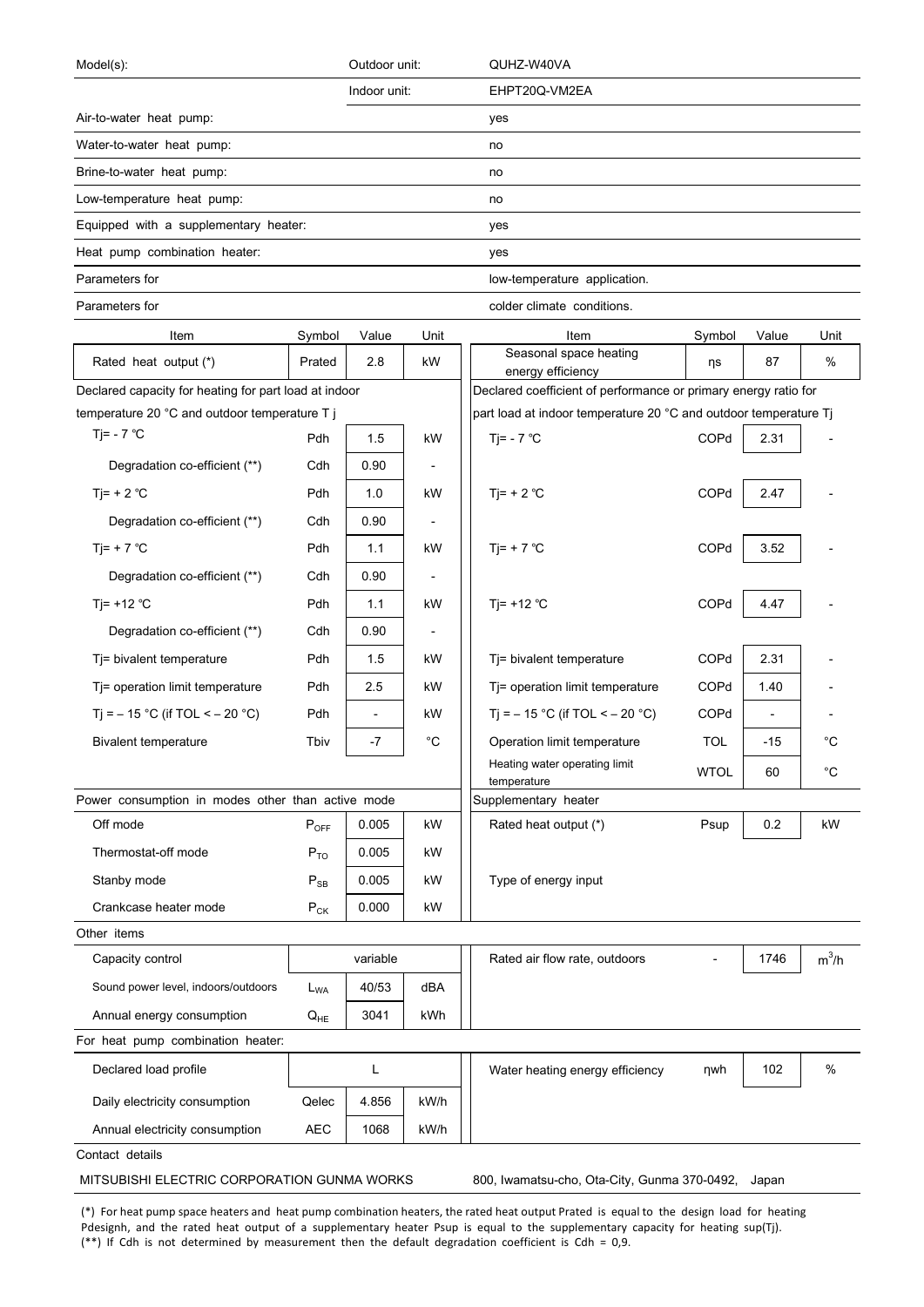| Model(s):                                             |                            | Outdoor unit:            |                                     | QUHZ-W40VA                                                       |             |                |             |
|-------------------------------------------------------|----------------------------|--------------------------|-------------------------------------|------------------------------------------------------------------|-------------|----------------|-------------|
|                                                       |                            | Indoor unit:             |                                     | EHPT20Q-VM2EA                                                    |             |                |             |
| Air-to-water heat pump:                               |                            |                          |                                     | yes                                                              |             |                |             |
| Water-to-water heat pump:                             |                            |                          |                                     | no                                                               |             |                |             |
| Brine-to-water heat pump:                             |                            |                          |                                     | no                                                               |             |                |             |
| Low-temperature heat pump:                            |                            |                          |                                     | no                                                               |             |                |             |
| Equipped with a supplementary heater:                 |                            |                          |                                     | yes                                                              |             |                |             |
| Heat pump combination heater:                         |                            |                          |                                     | yes                                                              |             |                |             |
| Parameters for                                        |                            |                          |                                     | medium-temperature application.                                  |             |                |             |
| Parameters for                                        | warmer climate conditions. |                          |                                     |                                                                  |             |                |             |
| Item                                                  | Symbol                     | Value                    | Unit                                | Item                                                             | Symbol      | Value          | Unit        |
| Rated heat output (*)                                 | Prated                     | 5.4                      | kW                                  | Seasonal space heating<br>energy efficiency                      | ηs          | 146            | $\%$        |
| Declared capacity for heating for part load at indoor |                            |                          |                                     | Declared coefficient of performance or primary energy ratio for  |             |                |             |
| temperature 20 °C and outdoor temperature T j         |                            |                          |                                     | part load at indoor temperature 20 °C and outdoor temperature Tj |             |                |             |
| Tj= - $7^{\circ}$ C                                   | Pdh                        | $\overline{\phantom{a}}$ | kW                                  | Tj= - $7^{\circ}$ C                                              | COPd        |                |             |
| Degradation co-efficient (**)                         | Cdh                        | $\overline{\phantom{a}}$ | $\overline{\phantom{a}}$            |                                                                  |             |                |             |
| Ti= $+ 2 °C$                                          | Pdh                        | 4.5                      | kW                                  | Tj= + 2 $^{\circ}$ C                                             | COPd        | 2.02           |             |
| Degradation co-efficient (**)                         | Cdh                        | 0.90                     | $\overline{\phantom{a}}$            |                                                                  |             |                |             |
| Ti= + 7 $^{\circ}$ C                                  | Pdh                        | 3.3                      | kW                                  | Tj= + 7 $^{\circ}$ C                                             | COPd        | 3.01           |             |
| Degradation co-efficient (**)                         | Cdh                        | 0.90                     | $\overline{\phantom{a}}$            |                                                                  |             |                |             |
| Ti= $+12$ °C                                          | Pdh                        | 1.7                      | kW                                  | Tj= +12 $°C$                                                     | COPd        | 5.13           |             |
| Degradation co-efficient (**)                         | Cdh                        | 0.90                     | $\overline{\phantom{a}}$            |                                                                  |             |                |             |
| Tj= bivalent temperature                              | Pdh                        | 2.2                      | kW                                  | Tj= bivalent temperature                                         | COPd        | 1.76           |             |
| Tj= operation limit temperature                       | Pdh                        | 2.5                      | kW                                  | Tj= operation limit temperature                                  | COPd        | 1.40           |             |
| Ti = $-15$ °C (if TOL < $-20$ °C)                     | Pdh                        |                          | kW                                  | Tj = $-15$ °C (if TOL < $-20$ °C)                                | COPd        | $\overline{a}$ |             |
| <b>Bivalent temperature</b>                           | Tbiv                       | $-7$                     | $^{\circ}C$                         | Operation limit temperature                                      | <b>TOL</b>  | $-15$          | $^{\circ}C$ |
|                                                       |                            |                          |                                     | Heating water operating limit                                    | <b>WTOL</b> | 60             | $^{\circ}C$ |
| Power consumption in modes other than active mode     |                            |                          | temperature<br>Supplementary heater |                                                                  |             |                |             |
| Off mode                                              | $P_{OFF}$                  | 0.005                    | kW                                  | Rated heat output (*)                                            | Psup        | 0.0            | kW          |
| Thermostat-off mode                                   | $P_{TO}$                   | 0.005                    | kW                                  |                                                                  |             |                |             |
| Stanby mode                                           | $P_{SB}$                   | 0.005                    | kW                                  | Type of energy input                                             |             |                |             |
| Crankcase heater mode                                 | $P_{CK}$                   | 0.000                    | kW                                  |                                                                  |             |                |             |
| Other items                                           |                            |                          |                                     |                                                                  |             |                |             |
| Capacity control                                      |                            | variable                 |                                     | Rated air flow rate, outdoors                                    |             | 1746           | $m^3/h$     |
| Sound power level, indoors/outdoors                   | $L_{WA}$                   | 40/53                    | dBA                                 |                                                                  |             |                |             |
| Annual energy consumption                             | $Q_{HE}$                   | 1920                     | kWh                                 |                                                                  |             |                |             |
| For heat pump combination heater:                     |                            |                          |                                     |                                                                  |             |                |             |
| Declared load profile                                 |                            | L                        |                                     | Water heating energy efficiency                                  | ηwh         | 146            | %           |
| Daily electricity consumption                         | Qelec                      | 3.428                    | kW/h                                |                                                                  |             |                |             |
| Annual electricity consumption                        | <b>AEC</b>                 | 754                      | kW/h                                |                                                                  |             |                |             |

Contact details

MITSUBISHI ELECTRIC CORPORATION GUNMA WORKS 800, Iwamatsu-cho, Ota-City, Gunma 370-0492, Japan